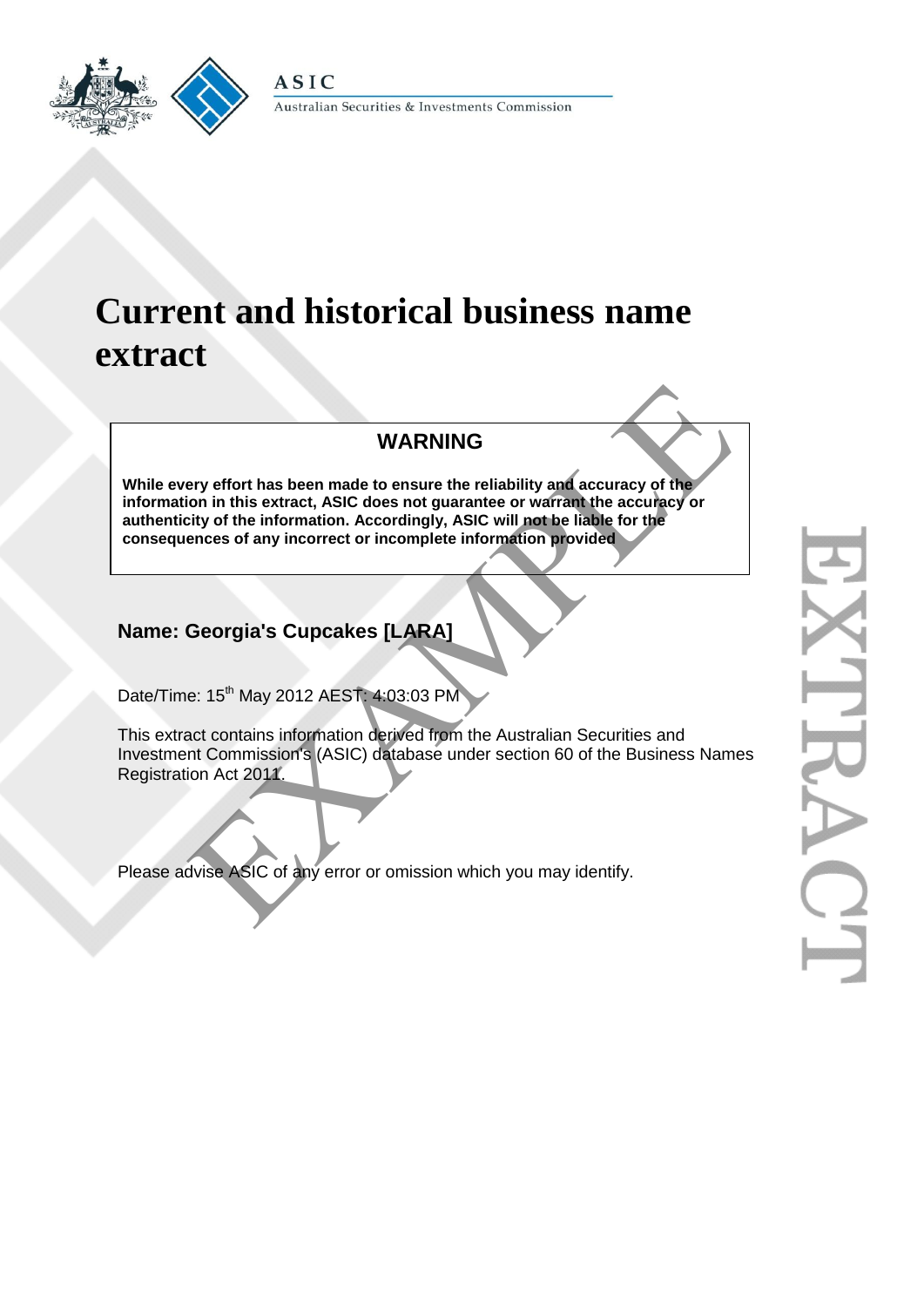#### **Address details**

#### **Current address for service of documents**

| Address:    | 1 Main St, LARA VIC 3214 |
|-------------|--------------------------|
| Start date: | 14 December 2009         |

#### **Historic address for service of documents**

|                                           | Former address: 1 Foxlease Ave, GEELONG VIC 3220 |
|-------------------------------------------|--------------------------------------------------|
| Former address start date: 28 June 1999   |                                                  |
| Former address end date: 14 December 2009 |                                                  |

### **Current principal place of business**

| Address: 1/23 High St, LARA VIC 3214 |
|--------------------------------------|
| Start date: 14 December 2009         |

| <b>Business name holder details</b>                                                                                                        |
|--------------------------------------------------------------------------------------------------------------------------------------------|
|                                                                                                                                            |
|                                                                                                                                            |
| Holder type - partnership                                                                                                                  |
| Name:<br><b>Cupcake Planet</b><br>ABN:<br>02 222 222 222<br>28 June 1999<br>Holder start date:                                             |
| <b>Partner details</b>                                                                                                                     |
| Maxwell's Catering Pty. Ltd.<br>Name:<br>111 111 111<br>ACN/ARBN:<br>28 June 1999<br>Holder start date:                                    |
| Nathan Management Pty. Ltd<br>Name:<br>111 222 222<br><b>ACN/ARBN:</b><br>28 June 1999<br>Holder start date:                               |
| <b>Historic partner details</b>                                                                                                            |
| Name:<br>Nathan Investments Pty. Ltd<br>ACN/ARBN:<br>111 333 333<br>28 June 1999<br>Holder start date:<br>27 July 2001<br>Holder end date: |
| <b>Business name representatives</b>                                                                                                       |
| <b>Principal contact</b>                                                                                                                   |
| Smith, John Paul<br>Name:<br>Start date:<br>1 July 2001                                                                                    |
| <b>Historic principal contact</b>                                                                                                          |
| Name:<br>Timms, Sarah Maree<br>Start date:<br>28 June 1999<br>End date:<br>1 July 2001                                                     |